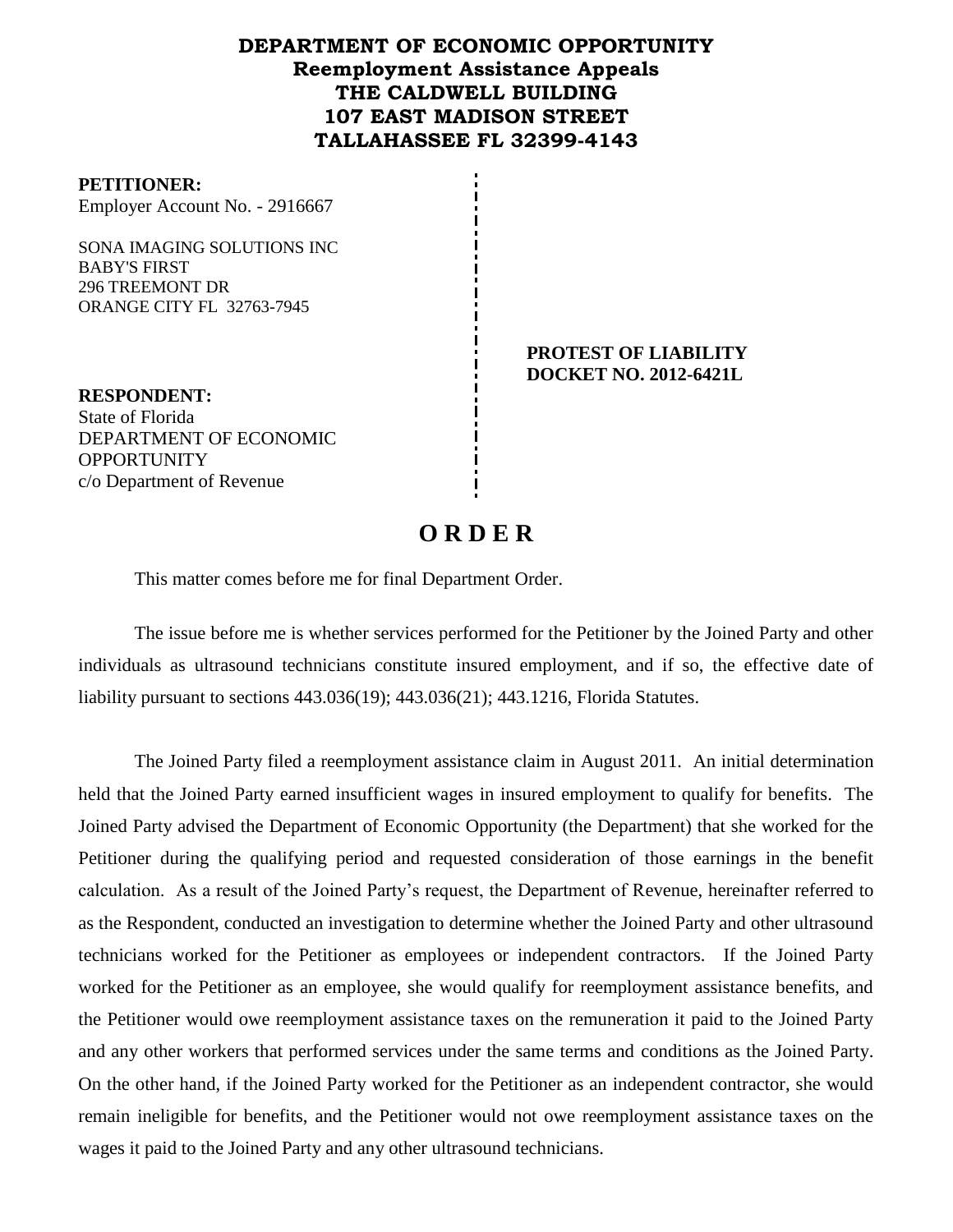Upon completing the investigation, the Respondent's auditor determined that the services performed by the Joined Party and other ultrasound technicians were in insured employment. The Petitioner was required to pay reemployment assistance taxes on wages it paid to the Joined Party and any workers who performed services under the same terms and conditions as the Joined Party.The Petitioner filed a timely protest of the determination.The claimant who requested the investigation was joined as a party because she had a direct interest in the outcome of the case. That is, if the determination is reversed, the Joined Party will once again be ineligible for benefits and must repay all benefits received.

A telephone hearing was held on February 9, 2012.The Petitioner, represented by its president, appeared and testified. The Petitioner's medical records and front office assistant testified as a witness on behalf of the Petitioner. The Joined Party appeared and testified on her own behalf. The Respondent, represented by a Tax Specialist II, appeared and testified. The Special Deputy issued a recommended order on April 16, 2012.

The Special Deputy's Findings of Fact recite as follows:

- 1. The Petitioner is a corporation that was formed in February 2008, to operate an ultrasound imaging service. The services provided by the Petitioner include mobile ultrasound services, ultrasound staffing, and screening ultrasound exams. The Petitioner's clients include physicians, imaging centers, and hospitals. Most of the ultrasound services are performed at the client locations. The Petitioner offers screening ultrasound exams and research support services at its business location.
- 2. The Petitioner's mobile ultrasound service provides sonographers, also referred to as ultrasound technicians, equipment, and supplies to clients. The clients pay a contracted amount to the Petitioner that includes rental of the equipment and supplies. The Petitioner's ultrasound staffing service provides sonographers to clients who have their own equipment and supplies.
- 3. The Petitioner considers some of the sonographers to be employees and some of the sonographers to be independent contractors. The Petitioner first hired a sonographer it considered an independent contractor on August 16, 2008. The sonographers classified as employees receive fringe benefits, such as health and disability insurance, and are covered under the Petitioner's medical malpractice and workers' compensation insurance. They are required to clock in and clock out on the Petitioner's online time management system, and are paid for actual time worked. The sonagraphers classified as independent contractors do not receive fringe benefits. They are required to carry their own medical malpractice insurance and are not covered under the Petitioner's workers' compensation insurance. The sonographers considered independent contractors are paid for a minimum of four hours for each assignment. They record their time on account log sheets submitted to the Petitioner at the end of the work day.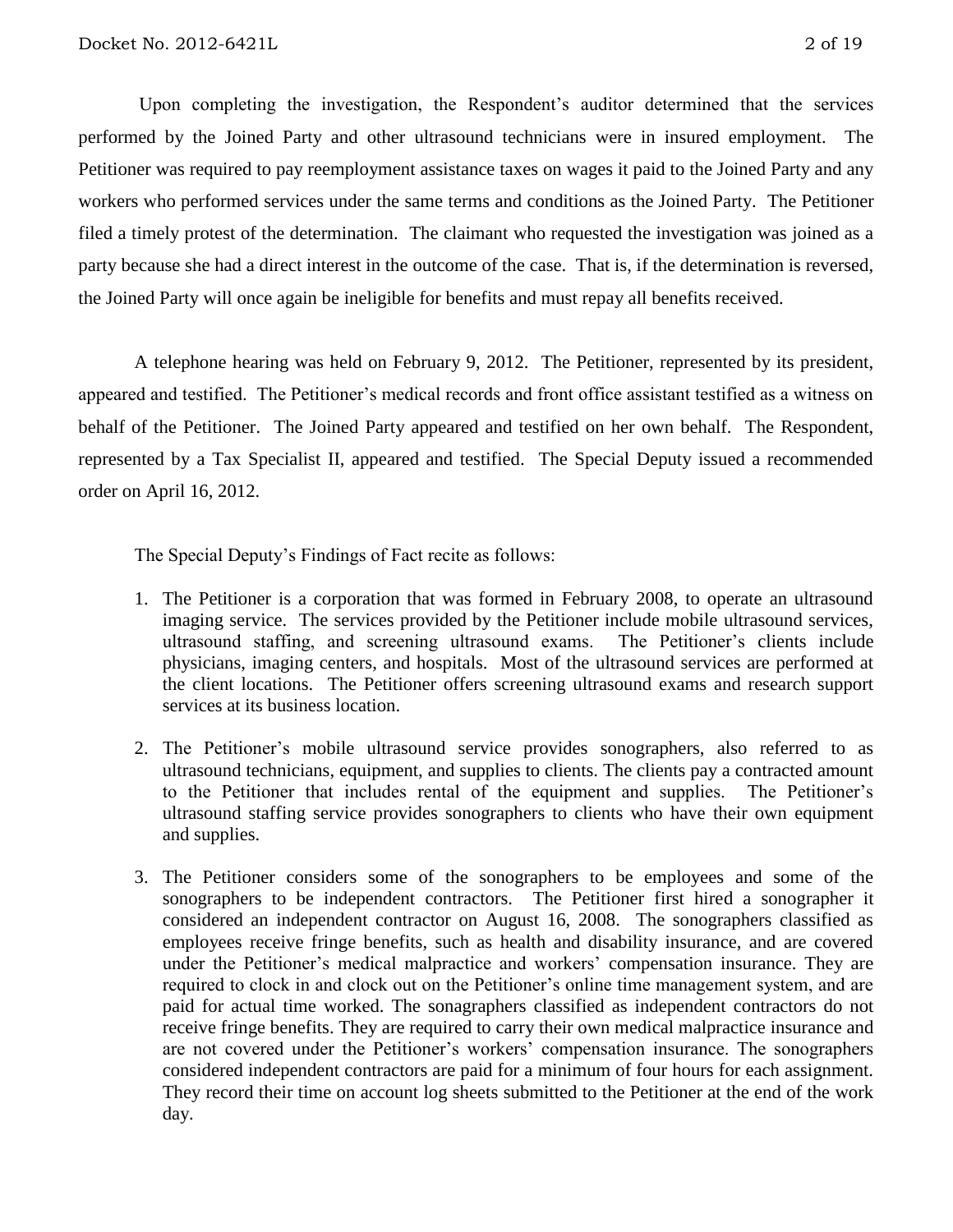- 4. A license is not required to perform ultrasound exams. The sonographers hired by the Petitioner are required to have completed a certificate program or a degree program. Sonographers can obtain registry credentials with the American Registry for Diagnostic Medical Sonographers upon completing certain educational or work experience requirements and passing an exam. Some of the Petitioner's clients require registered sonographers, and, as of January 2012, registration is required for Medicare reimbursement for ultrasound services.
- 5. All contracts or arrangements for ultrasound services are made between the Petitioner and its clients. The Petitioner assigns accounts to sonographers based upon the requirements of the client and the skill level of the sonographer. The sonographers have the right to decline an assignment. The Petitioner and the client determine the days and times the services are to be performed. The sonographers may not alter the scheduled days or times. The Petitioner maintains an online scheduling system that the sonographers can check for any changes to their schedules. If a client makes a complaint about a sonographer, the Petitioner addresses the issue with the sonographer. If the problem is not corrected, the Petitioner issues a warning. After two warnings, the Petitioner may discontinue using the services of a sonographer it considers an independent contractor and may terminate a sonographer it considers an employee.
- 6. The Petitioner requires the sonographers to personally perform the work. If a sonographer is unable to service an account on the assigned date and time, the sonographer is required to notify the Petitioner at least two hours prior to the start of the scheduled shift so that the Petitioner can obtain coverage for the shift. All sonographers, including those considered to be independent contractors, are subject to the Petitioner's written policy on unexcused absences. More than four unexcused absences per calendar year may result in "suspension and/or termination of employment and/or contractor agreement."
- 7. The Petitioner requires the sonographers to adhere to the Petitioner's standards and protocols in performing their services. The sonographers are also required to abide by the specific policies and protocols of the office or facility in which they perform their services. The sonographers are required to complete a worksheet for each examination performed and a log sheet for each account serviced, which are to be submitted to the Petitioner's office at the end of each day. For mobile accounts, the sonographers are also required to upload images to the Petitioner's hosting software.
- 8. The Petitioner provides the equipment, gel, gloves, and other supplies needed for the mobile ultrasound services. The Petitioner maintains and insures the equipment. If a device such as a blood pressure cuff or Doppler is needed, and the sonographer does not have the device, the Petitioner provides one for the sonographer's use. For staffing services, the clients provide the necessary equipment and supplies. The Petitioner provides the sonagraphers with a badge with the Petitioner's name and the name of the sonographer. The sonographers use their own vehicles to travel to the client's office or facility. When the Joined Party began performing services for the Petitioner, the Petitioner reimbursed sonographers for mileage associated with travel to certain accounts at a rate of \$.405 per mile. The Petitioner later reduced the rate of reimbursement to \$.35 per mile and paid only for mileage in excess of 50 miles one-way.
- 9. On September 12, 2009, the Joined Party received and acknowledged an *Offer of Independent Contractor Employment* from the Petitioner. The offer states that "employment" will be on a per diem/as needed basis. The offer allows for acceptance or refusal of an assignment. The offer provides for payment at a rate of \$28 per hour, with a guarantee of four paid hours per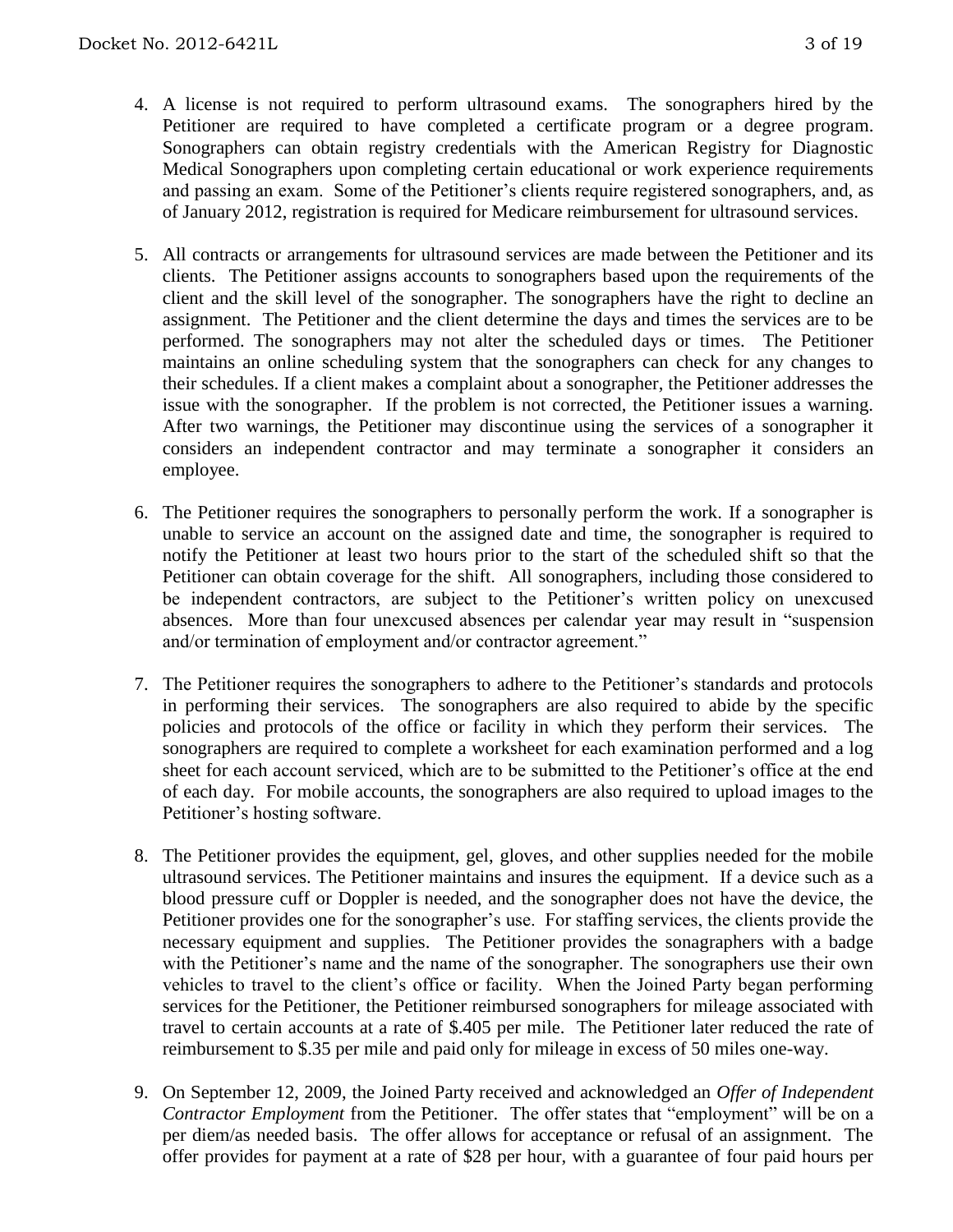- 10. On the same date, September 12, 2009, the Joined Party and the Petitioner entered into an *Independent Contractor Agreement.* The agreement identifies the Joined Party as an Independent Contractor. The agreement does not incorporate the offer or otherwise define the scope of work or compensation. With respect to the work to be performed, the agreement states only that the Independent Contractor is to be paid on a per assignment basis and that the Independent Contractor is responsible for invoicing the Petitioner on a bi-weekly basis.
- 11. The agreement provides that the Independent Contractor is responsible for the payment of all applicable taxes, unemployment "insurance," and worker's compensation insurance. The agreement provides that the Independent Contractor is not entitled to any fringe benefits. The agreement requires the Independent Contractor to maintain malpractice insurance coverage.
- 12. The agreement reserves to the Independent Contractor the right to perform ultrasound services for other companies, including the Petitioner's competitors. The agreement restricts the Independent Contractor, for a period of one year from the date of termination of the agreement, from obtaining employment of any type with any facility or office to which the Independent Contractor was assigned by Petitioner, or from calling on or soliciting any client of the Petitioner for whom the Independent Contractor provided services, became acquainted, or learned of during the term of the agreement.
- 13. The agreement provides that either party may terminate the agreement at any time for any reason. The agreement requires the Independent Contractor to give a 14-day advance written notice of termination.
- 14. The Joined Party completed an ultrasound certificate program, and had approximately five months of work experience as a sonographer before performing services for the Petitioner. The Petitioner provided some initial training to the Joined Party. The Petitioner's president accompanied the Joined Party to a particular account location for a period of one month to demonstrate the specific protocols the physician required.
- 15. In June 2011, the Petitioner reduced the Joined Party's hourly rate from \$28 to \$26 because the Joined Party failed to obtain certain registry credentials.
- 16. The Joined Party utilized the Petitioner's optional online time and mileage reimbursement system to report her hours and miles. The Petitioner did not withhold payroll taxes from the Joined Party's pay. The Petitioner did not provide any fringe benefits to the Joined Party such as health insurance, sick pay, or vacation pay. The Petitioner reported the Joined Party's earnings on a form 1099-MISC.
- 17. The Joined Party did not have her own business, occupational license, or business liability insurance. The Joined Party maintained medical malpractice insurance for the first year she performed services for the Petitioner. The Joined Party did not perform services for others while performing services for the Petitioner.
- 18. The Joined Party terminated the relationship, after giving two weeks written notice, due to the reduction in her hourly rate and the mileage reimbursement.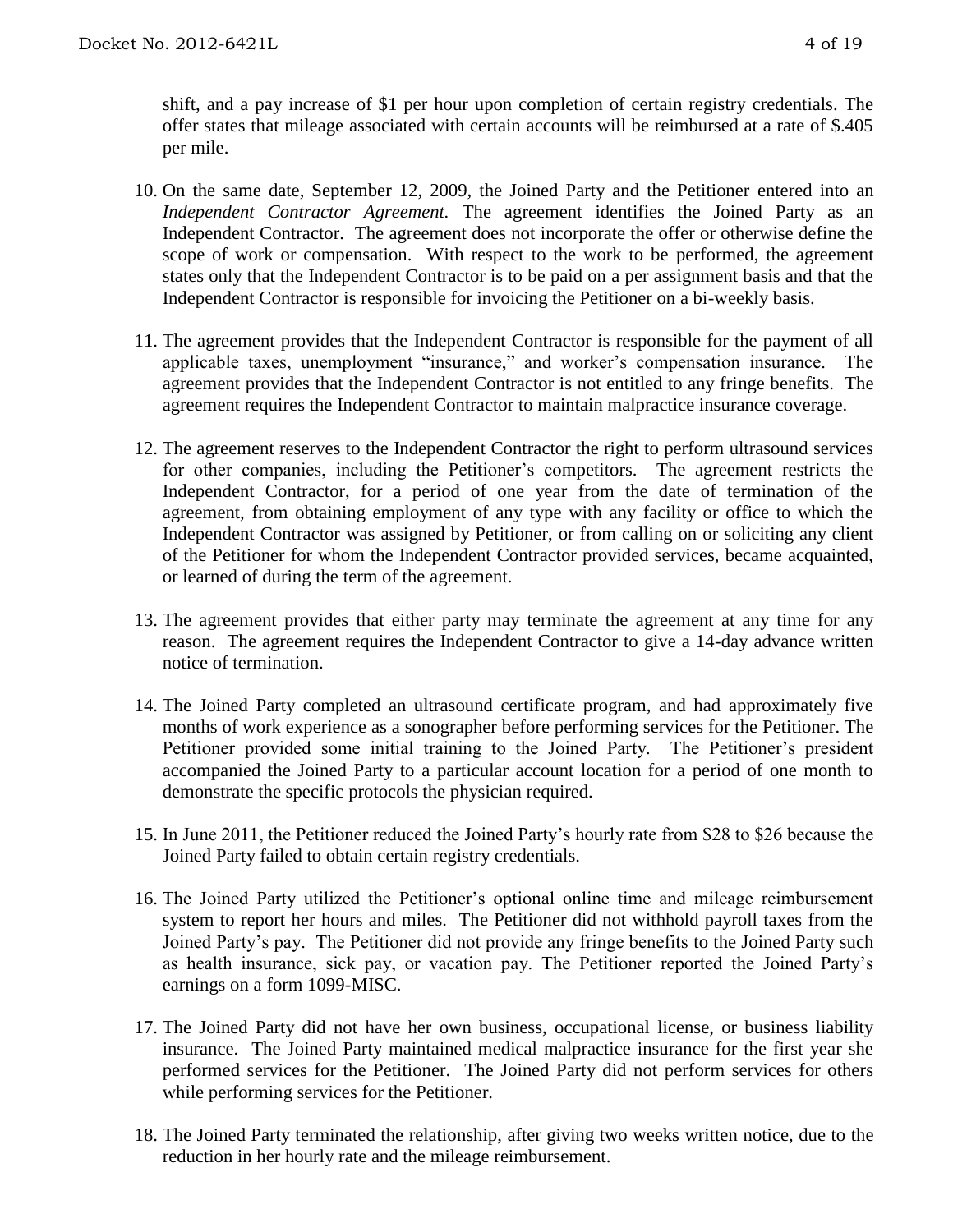- 19. The Joined Party last worked for the Petitioner on August 10, 2011. The Joined Party filed a claim for unemployment compensation benefits effective August 14, 2011. When the Joined Party did not receive credit for her earnings with the Petitioner, a *Request for Reconsideration of Monetary Determination* was filed. An investigation was assigned to the Department of Revenue to determine if the Joined Party performed services for the Petitioner as an independent contractor or as an employee.
- 20. On November 28, 2011, the Department of Revenue issued a determination holding that the services performed by the Joined Party and other individuals as ultrasound technicians constitute insured employment retroactive to August 15, 2009. The Petitioner filed a timely protest.

Based on these Findings of Fact, the Special Deputy recommended that the determination dated December 5, 2011, be modified to reflect a retroactive date of August 16, 2008. The Special Deputy also recommended that the determination be affirmed as modified. On May 2, 2012, and May 8, 2012, extensions for the time for filing exceptions were granted until May 16, 2012, and June 1, 2012, respectively. The Petitioner's exceptions were received by mail postmarked May 31, 2012. No other submissions were received from any party.

With respect to the recommended order, section 120.57(1)(1), Florida Statutes, provides:

The agency may adopt the recommended order as the final order of the agency. The agency in its final order may reject or modify the conclusions of law over which it has substantive jurisdiction and interpretation of administrative rules over which it has substantive jurisdiction. When rejecting or modifying such conclusions of law or interpretation of administrative rule, the agency must state with particularity its reasons for rejecting or modifying such conclusion of law or interpretation of administrative rule and must make a finding that its substituted conclusion of law or interpretation of administrative rule is as or more reasonable than that which was rejected or modified. Rejection or modification of conclusions of law may not form the basis for rejection or modification of findings of fact. The agency may not reject or modify the findings of fact unless the agency first determines from a review of the entire record, and states with particularity in the order, that the findings of fact were not based upon competent substantial evidence or that the proceedings on which the findings were based did not comply with essential requirements of law.

With respect to exceptions, section 120.57(1)(k), Florida Statutes, provides, in pertinent part:

The agency shall allow each party 15 days in which to submit written exceptions to the recommended order. The final order shall include an explicit ruling on each exception, but an agency need not rule on an exception that does not clearly identify the disputed portion of the recommended order by page number or paragraph, that does not identify the legal basis for the exception, or that does not include appropriate and specific citations to the record.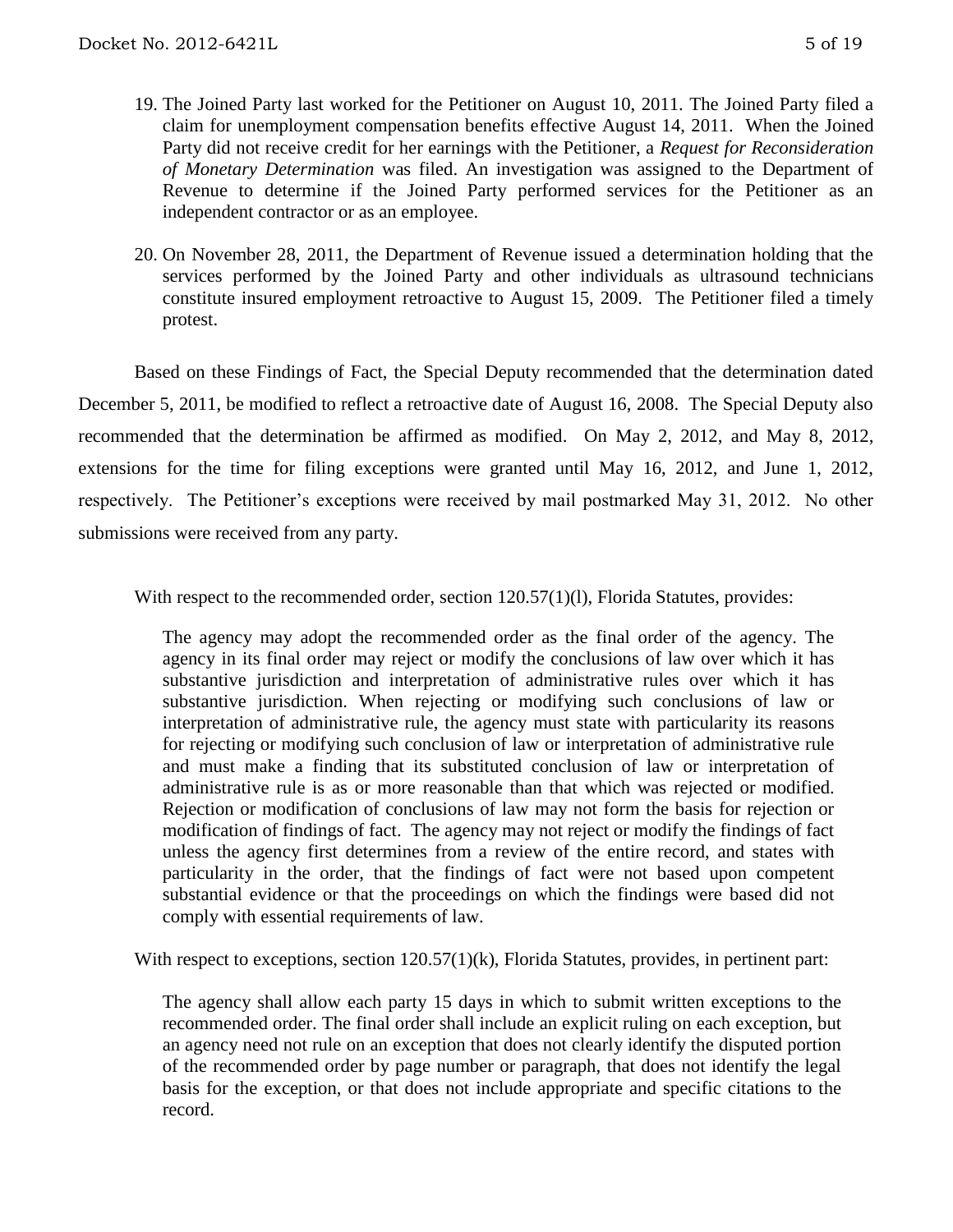The record of the case was carefully reviewed to determine whether the Special Deputy's Findings of Fact and Conclusions of Law were supported by the record, whether the proceedings complied with the substantial requirements of the law, and whether the Conclusions of Law reflect a reasonable application of the law to the facts. The Petitioner's exceptions are also addressed below.

Upon review of the record, it was determined that Finding of Fact #3, Conclusion of Law #35, and the Special Deputy's *Recommendation*, the first paragraph on the sixth page of the Recommended Order, must be modified because they include an incorrect retroactive date of liability. The record reflects that the Petitioner's president testified that the first ultrasound technicians that the Petitioner classified as independent contractors began working for the Petitioner on August 15, 2008. Accordingly, Finding of Fact # 3 is amended to say:

The Petitioner considers some of the sonographers to be employees and some of the sonographers to be independent contractors. The Petitioner first hired a sonographer it considered an independent contractor on August 15, 2008. The sonographers classified as employees receive fringe benefits, such as health and disability insurance, and are covered under the Petitioner's medical malpractice and workers' compensation insurance. They are required to clock in and clock out on the Petitioner's online time management system, and are paid for actual time worked. The sonagraphers classified as independent contractors do not receive fringe benefits. They are required to carry their own medical malpractice insurance and are not covered under the Petitioner's workers' compensation insurance. The sonographers considered independent contractors are paid for a minimum of four hours for each assignment. They record their time on account log sheets submitted to the Petitioner at the end of the work day.

Conclusion of Law #35 is amended to say:

The determination in this case holds the Petitioner liable for payment of unemployment compensation taxes retroactive to August 15, 2009. However, the record shows the Petitioner employed a sonographer as early as August 15, 2008. Therefore, the correct retroactive date is August 15, 2008.

The Special Deputy's *Recommendation* is also amended to say:

**Recommendation:** It is recommended that the determination dated December 5, 2011, be MODIFIED to reflect a retroactive date of August 15, 2008. As modified, it is recommended that the determination be AFFIRMED.

In its exceptions, the Petitioner requests consideration of affidavits that were provided to the Department after the hearing was held. Rule 73B-10.035(19)(a), Florida Administrative Code, provides that additional evidence will not be accepted after the close of the hearing. The Petitioner's request for the consideration of additional evidence is respectfully denied.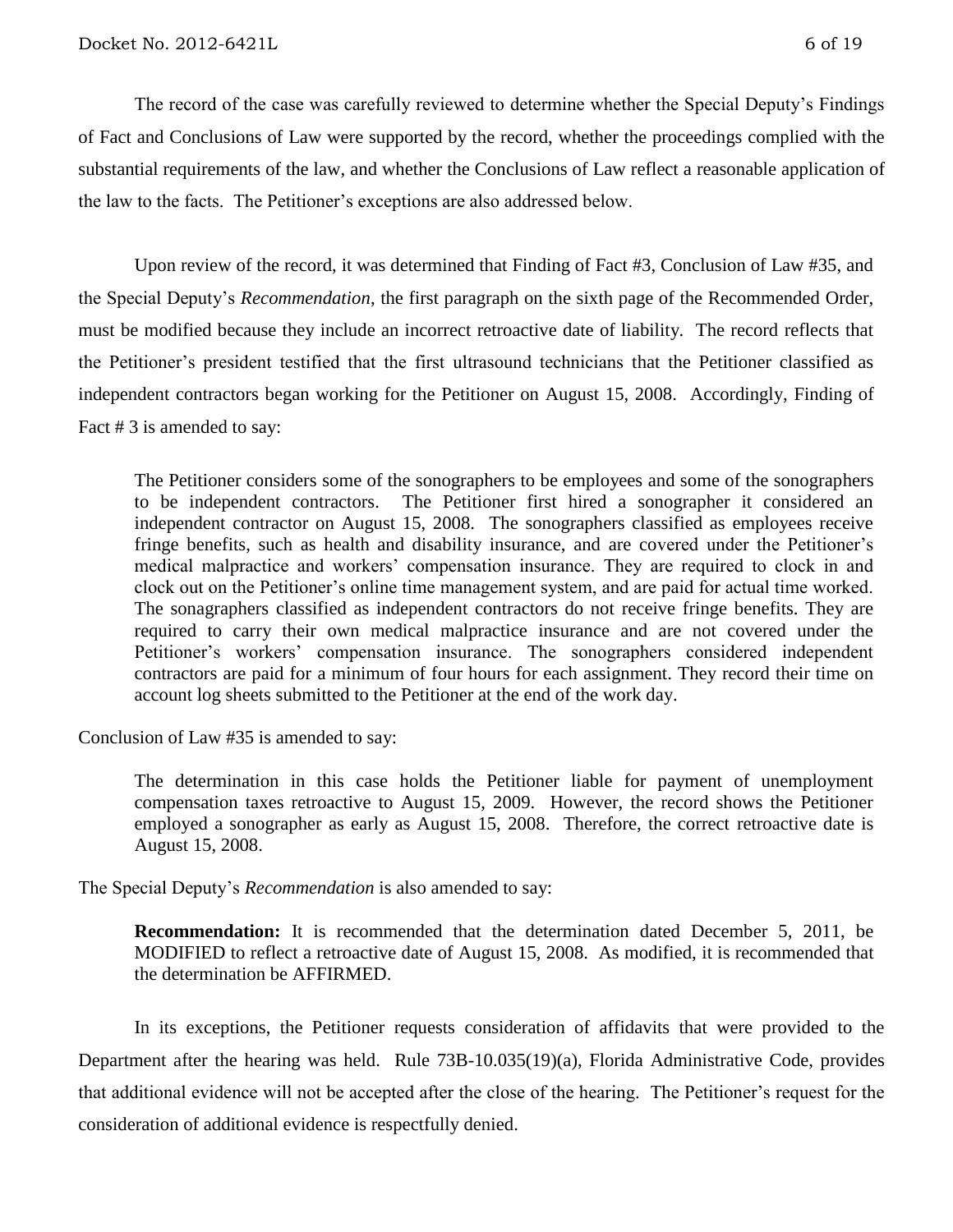The Petitioner also contends that the Special Deputy's Findings of Fact and Conclusions of Law are not supported by competent substantial evidence in the record. Additionally, the Petitioner's exceptions propose findings of fact in accord with the Special Deputy's Findings of Fact and alternative findings of fact and conclusions of law. The Petitioner specifically takes exception to Findings of Fact #3, 5-6, 8-10, and 14, Conclusions of Law #30-31 and 33-35, and the Special Deputy's *Recommendation*, the first paragraph on the sixth page of the Recommended Order. Section 120.57(1)(l), Florida Statutes, does not allow the modification or rejection of the Special Deputy's Findings of Fact or Conclusions of Law unless the Department first determines that the findings of fact are not supported by the competent substantial evidence in the record or that the conclusions of law do not reflect a reasonable application of the law to the facts.A review of the record reveals that the Special Deputy's amended Findings of Fact, including Findings of Fact #3, 5-6, 8-10, and 14, are supported by competent substantial evidence in the record. A review of the record further reveals that the Special Deputy's amended Conclusions of Law, including Conclusions of Law #30-31 and #33-35 and the Special Deputy's *Recommendation*, are supported by competent substantial evidence in the record and reflect a reasonable application of the law to the facts. As a result, the Department may not further modify the Special Deputy's Findings of Fact and Conclusions of Law pursuant to section 120.57(1)(l), Florida Statutes, and accepts the findings of fact and conclusions of law as modified herein. The Petitioner's exceptions are respectfully rejected.

The Petitioner requests in its exceptions that the hearing be reopened to review the Special Deputy's *Recommendation* that other independent contractors are all similarly situated and are or were insurable employees. Rule 73B-10.035(18), Florida Administrative Code, provides that a special deputy may rescind a recommended order for good cause and reopen the proceedings if a party did not appear at the most recently scheduled hearing and the special deputy entered a recommendation adverse to the party. Because the Petitioner has failed to demonstrate good cause for reopening the hearing, the Petitioner's request is respectfully denied.

A review of the record reveals that the amended Findings of Fact are based on competent, substantial evidence and that the proceedings on which the findings were based complied with the essential requirements of the law. The Special Deputy's Findings of Fact are thus adopted in this order as amended herein. The Special Deputy's amended Conclusions of Law reflect a reasonable application of the law to the facts and are also adopted.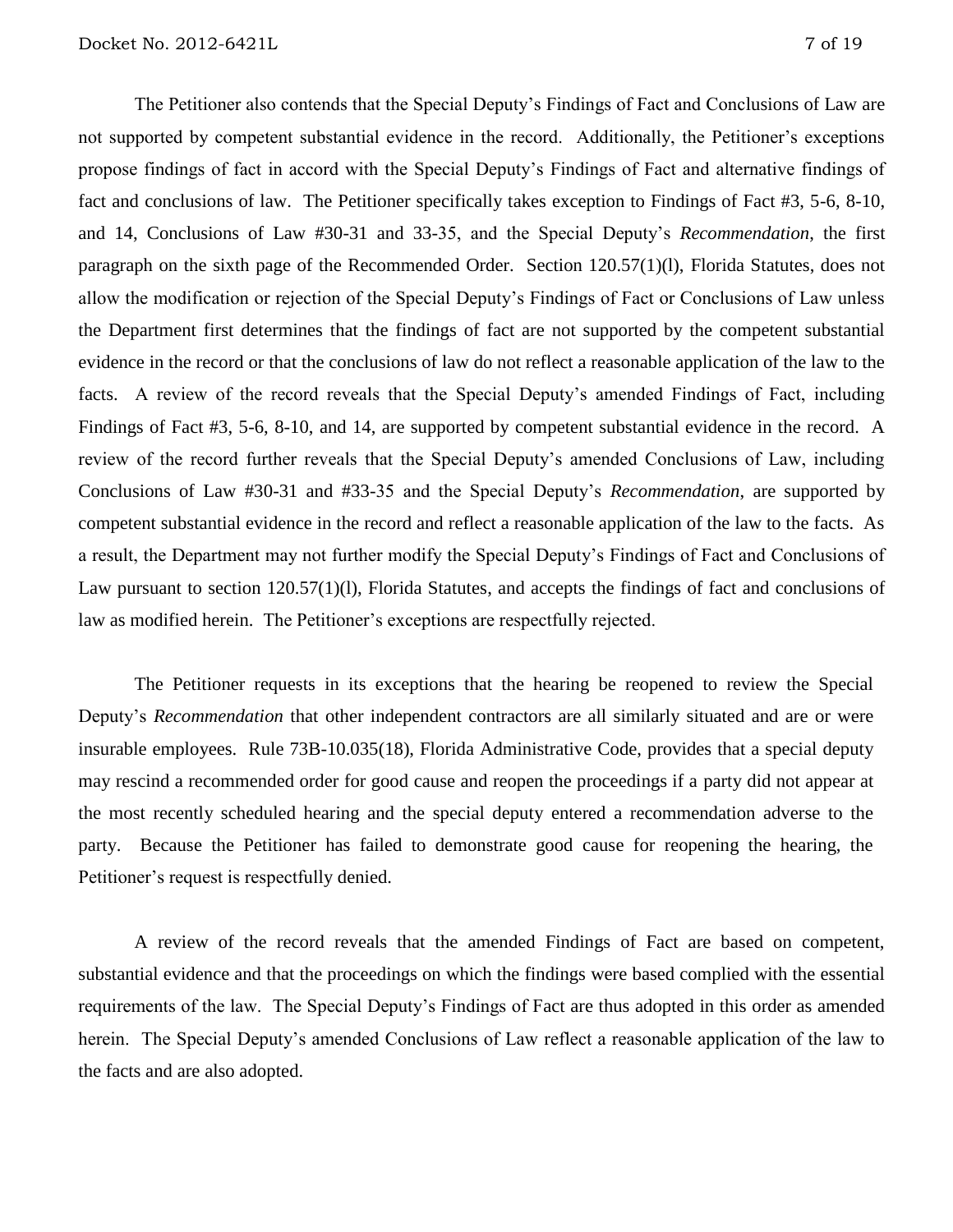Having fully considered the record of this case, the Recommended Order of the Special Deputy, and the exceptions filed by the Petitioner, I hereby adopt the Findings of Fact and Conclusions of Law of the Special Deputy as amended herein. A copy of the Recommended Order is attached and incorporated in this Final Order.

Therefore, it is ORDERED that the determination dated December 5, 2011, is MODIFIED to reflect a retroactive date of August 15, 2008. It is further ORDERED that the determination be AFFIRMED as modified.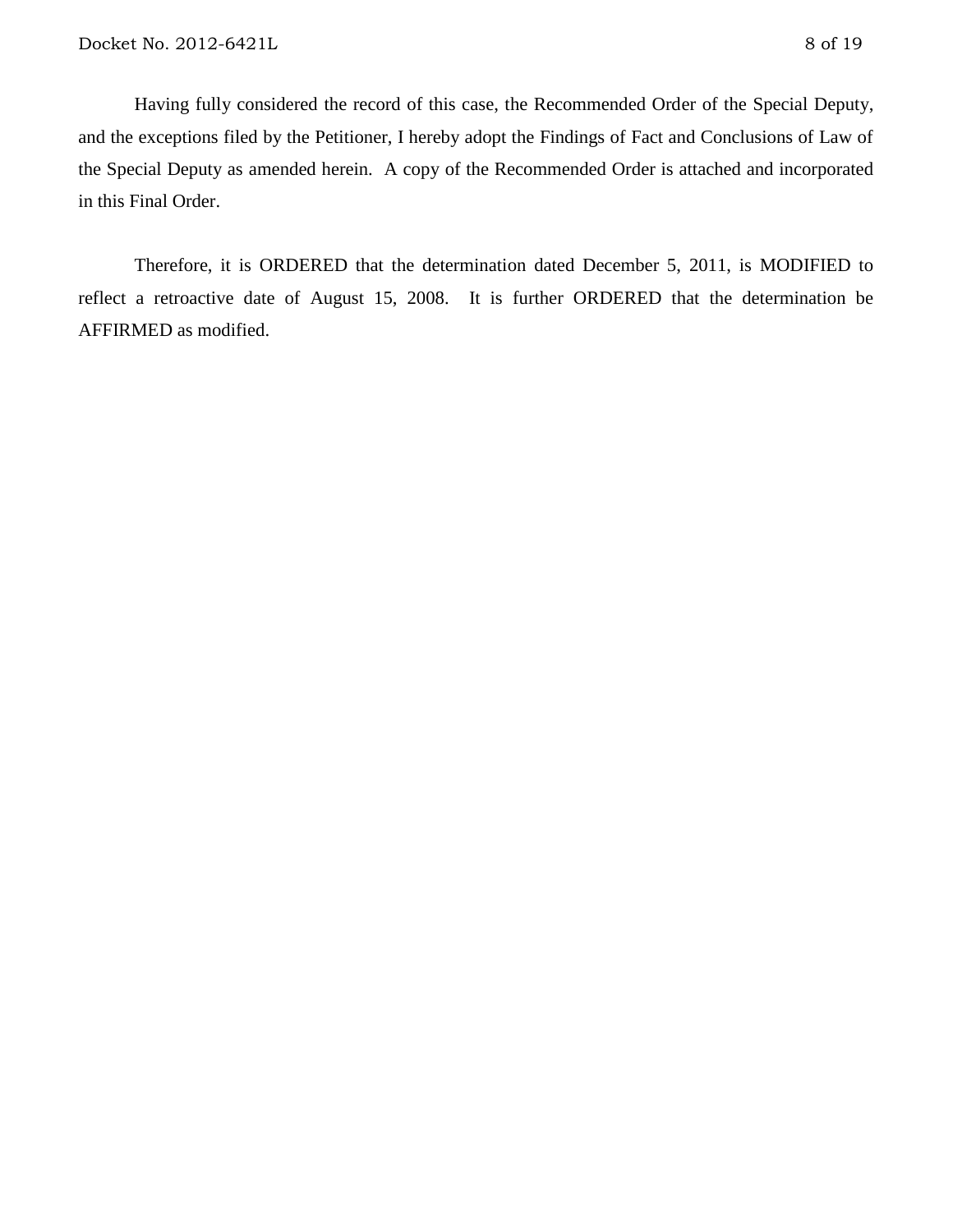#### **JUDICIAL REVIEW**

Any request for judicial review must be initiated within 30 days of the date the Order was filed. Judicial review is commenced by filing one copy of a *Notice of Appeal* with the DEPARTMENT OF ECONOMIC OPPORTUNITY at the address shown at the top of this *Order* and a second copy, with filing fees prescribed by law, with the appropriate District Court of Appeal. It is the responsibility of the party appealing to the Court to prepare a transcript of the record. If no court reporter was at the hearing, the transcript must be prepared from a copy of the Special Deputy's hearing recording, which may be requested from the Office of Appeals.

Cualquier solicitud para revisión judicial debe ser iniciada dentro de los 30 días a partir de la fecha en que la Orden fue registrada. La revisión judicial se comienza al registrar una copia de un *Aviso de Apelación* con la Agencia para la Innovación de la Fuerza Laboral [*DEPARTMENT OF ECONOMIC OPPORTUNITY]* en la dirección que aparece en la parte superior de este *Orden* y una segunda copia, con los honorarios de registro prescritos por la ley, con el Tribunal Distrital de Apelaciones pertinente. Es la responsabilidad de la parte apelando al tribunal la de preparar una transcripción del registro. Si en la audiencia no se encontraba ningún estenógrafo registrado en los tribunales, la transcripción debe ser preparada de una copia de la grabación de la audiencia del Delegado Especial [*Special Deputy*], la cual puede ser solicitada de la Oficina de Apelaciones.

Nenpòt demann pou yon revizyon jiridik fèt pou l kòmanse lan yon peryòd 30 jou apati de dat ke Lòd la te depoze a. Revizyon jiridik la kòmanse avèk depo yon kopi yon *Avi Dapèl* ki voye bay DEPARTMENT OF ECONOMIC OPPORTUNITY lan nan adrès ki parèt pi wo a, lan tèt *Lòd* sa a e yon dezyèm kopi, avèk frè depo ki preskri pa lalwa, bay Kou Dapèl Distrik apwopriye a. Se responsabilite pati k ap prezante apèl la bay Tribinal la pou l prepare yon kopi dosye a. Si pa te gen yon stenograf lan seyans lan, kopi a fèt pou l prepare apati de kopi anrejistreman seyans lan ke Adjwen Spesyal la te fè a, e ke w ka mande Biwo Dapèl la voye pou ou.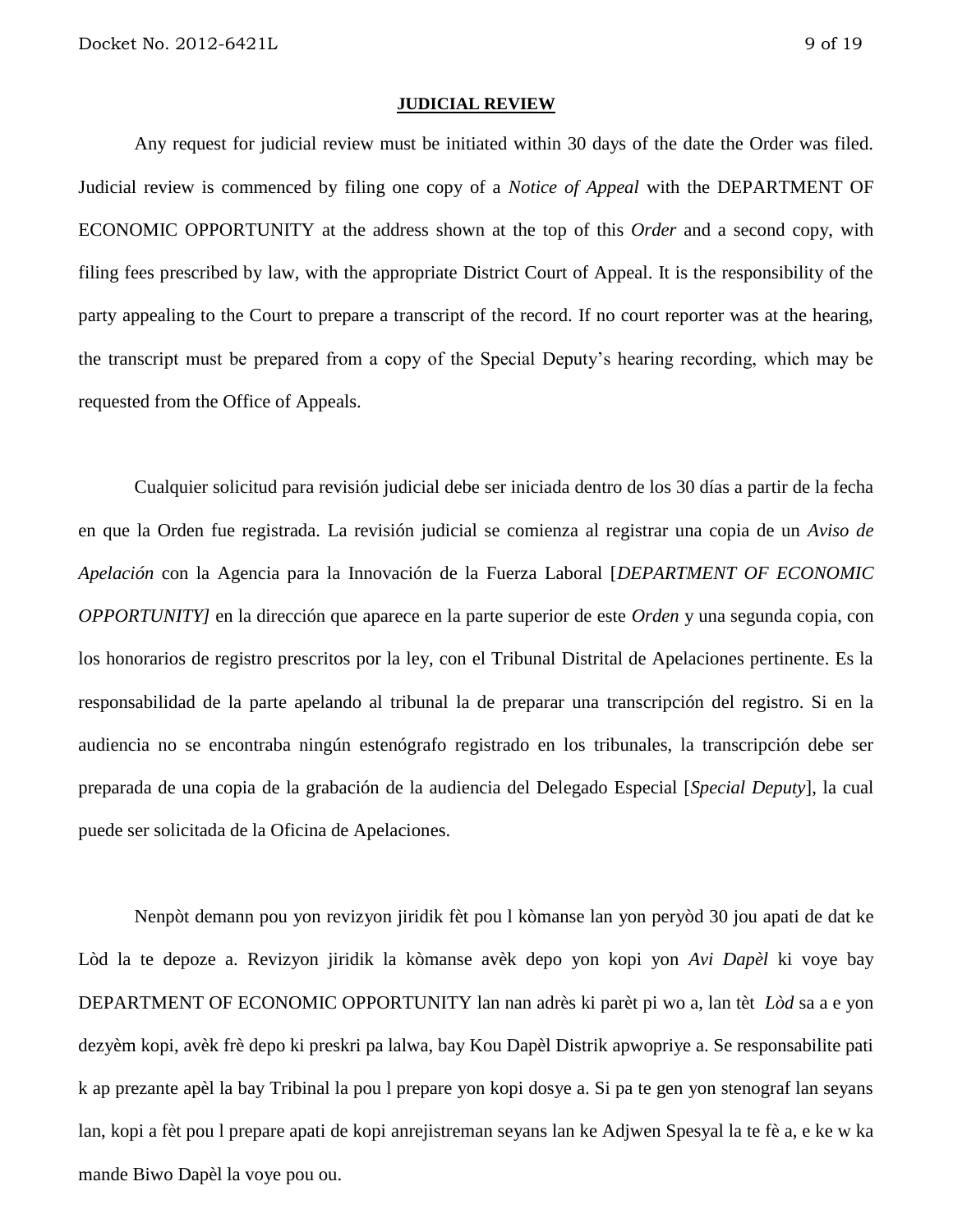DONE and ORDERED at Tallahassee, Florida, this day of **August, 2012**.



Altemese Smith, Assistant Director, Reemployment Assistance Services DEPARTMENT OF ECONOMIC OPPORTUNITY

FILED ON THIS DATE PURSUANT TO § 120.52, FLORIDA STATUTES, WITH THE DESIGNATED DEPARTMENT CLERK, RECEIPT OF WHICH IS HEREBY ACKNOWLEDGED.

 $\mathcal{S}$ hmun $\mapsto$   $\mathcal{S}$ amo DEPUTY CLERK DATE

#### **CERTIFICATE OF SERVICE**

**I HEREBY CERTIFY that true and correct copies of the foregoing Final Order have been furnished to the persons listed below in the manner described, on the \_\_\_\_\_\_\_ day of August, 2012**.

Shenew 12. Bans

SHANEDRA Y. BARNES, Special Deputy Clerk DEPARTMENT OF ECONOMIC OPPORTUNITY Reemployment Assistance Appeals 107 EAST MADISON STREET TALLAHASSEE FL 32399-4143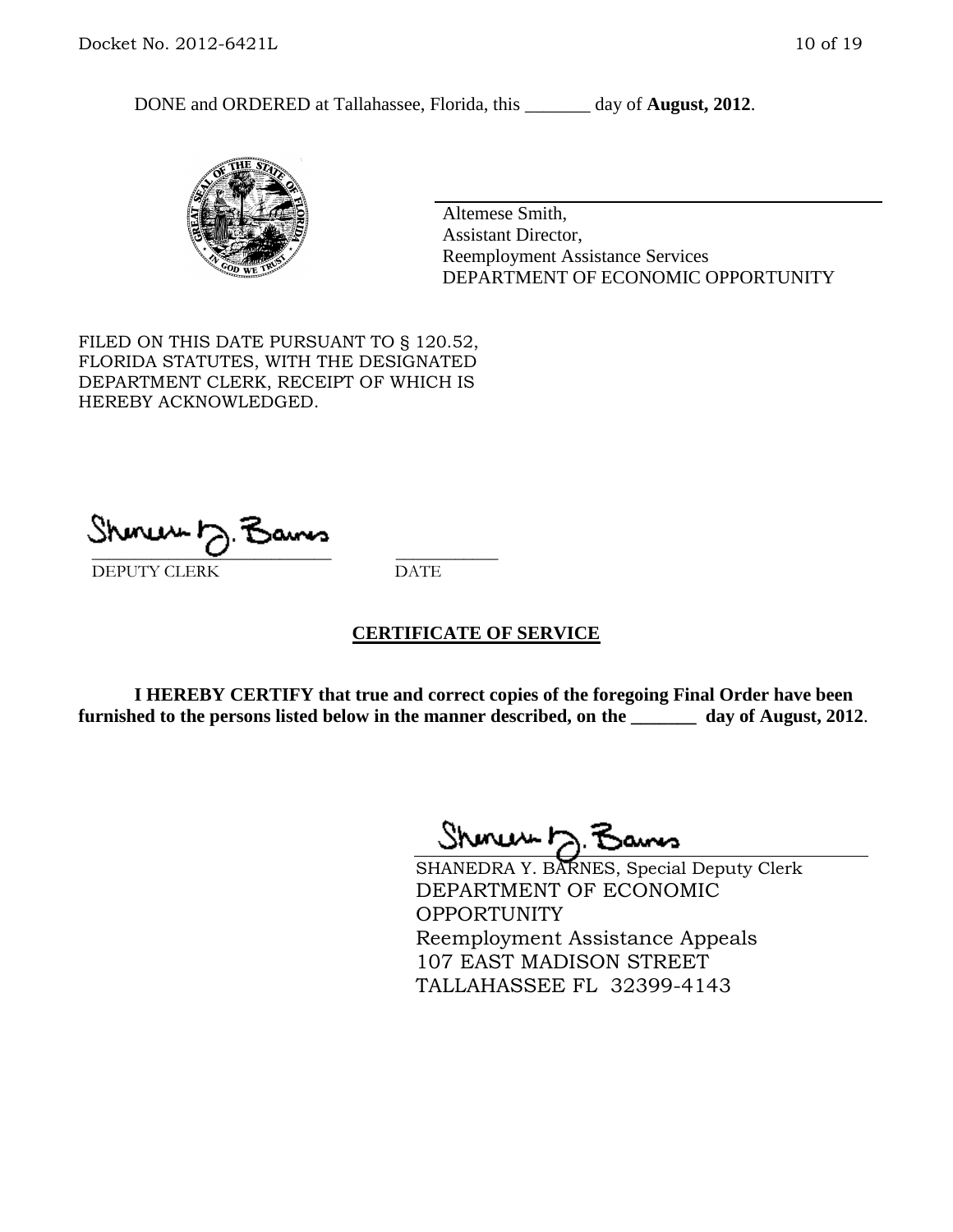By U.S. Mail:

SONA IMAGING SOLUTIONS INC BABY'S FIRST 296 TREEMONT DR ORANGE CITY FL 32763-7945

LESLIE BYRD 11121 LOST CREEK TERRACE APT 306 BRADENTON FL 34211

DEPARTMENT OF REVENUE ATTN: VANDA RAGANS - CCOC #1 4624 5050 WEST TENNESSEE STREET TALLAHASSEE FL 32399

DOR BLOCKED CLAIMS UNIT ATTENTION MYRA TAYLOR P O BOX 6417 TALLAHASSEE FL 32314-6417

PHIL A D'ANIELLO 1325 WEST COLONIAL DRIVE ORLANDO FL 32804

State of Florida DEPARTMENT OF ECONOMIC OPPORTUNITY c/o Department of Revenue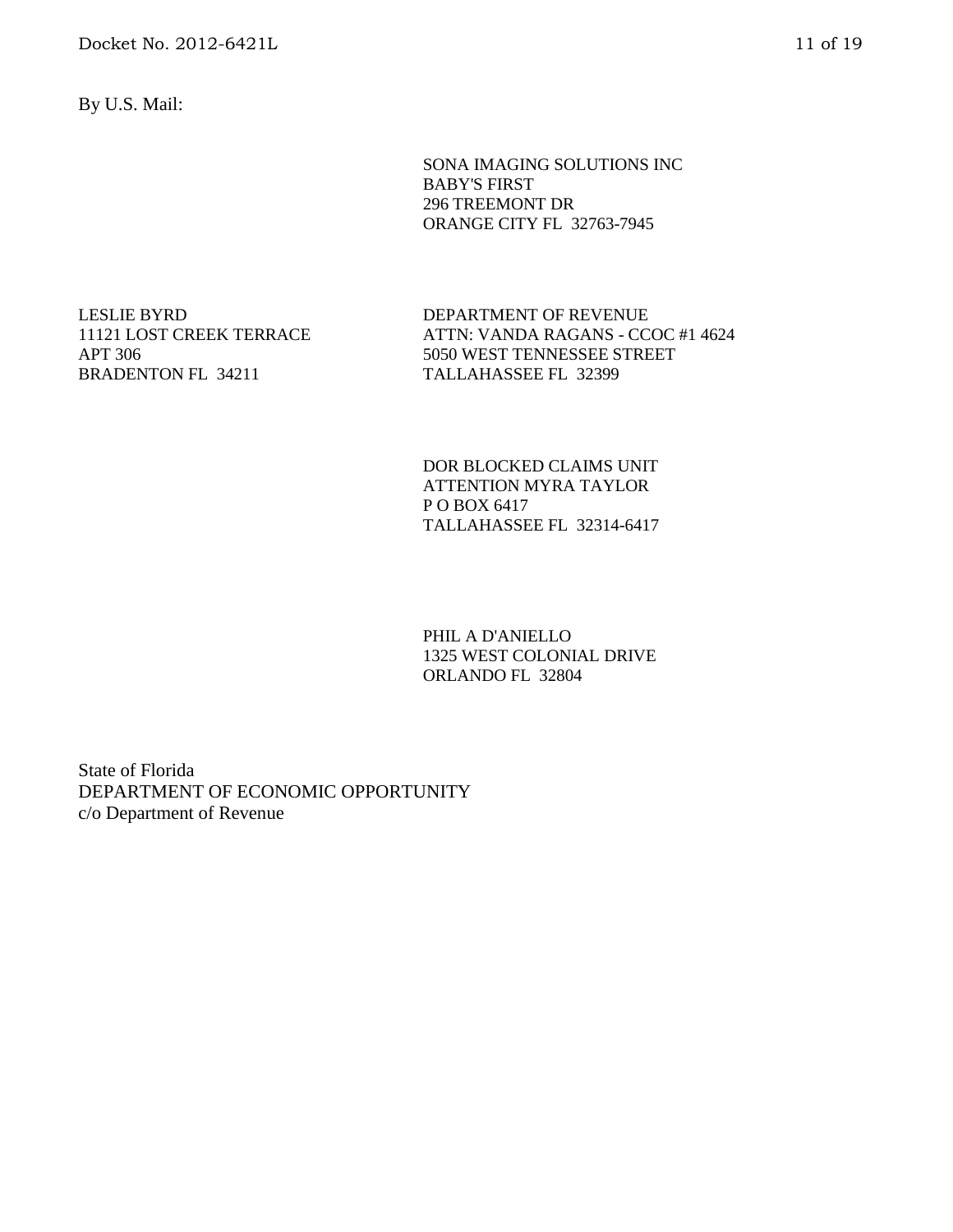## **DEPARTMENT OF ECONOMIC OPPORTUNITY Unemployment Compensation Appeals**

MSC 344 CALDWELL BUILDING 107 EAST MADISON STREET TALLAHASSEE FL 32399-4143

### **PETITIONER:**

Employer Account No. - 2916667 SONA IMAGING SOLUTIONS INC BABY'S FIRST 296 TREEMONT DR ORANGE CITY FL 32763-7945

> **PROTEST OF LIABILITY DOCKET NO. 2012-6421L**

#### **RESPONDENT:**

State of Florida DEPARTMENT OF ECONOMIC **OPPORTUNITY** c/o Department of Revenue

# **RECOMMENDED ORDER OF SPECIAL DEPUTY**

TO: Assistant Director, Interim Executive Director, Unemployment Compensation Services DEPARTMENT OF ECONOMIC OPPORTUNITY

This matter comes before the undersigned Special Deputy pursuant to the Petitioner's protest of the Respondent's determination dated December 5, 2011.

After due notice to the parties, a telephone hearing was held on February 9, 2012. The Petitioner, represented by the Petitioner's president, appeared and testified. The Petitioner's medical records and front office assistant testified as a witness. The Respondent, represented by a Tax Specialist II, appeared and testified. The Joined Party appeared and testified.

The record of the case, including the recording of the hearing and any exhibits submitted in evidence, is herewith transmitted. Proposed Findings of Fact and/or Conclusions of Law were not received.

#### **Issue:**

Whether services performed for the Petitioner by the Joined Party and other individuals as ultrasound technicians/sonographers constitute insured employment pursuant to Sections 443.036(19); 443.036(21); 443.1216, Florida Statutes, and if so, the effective date of the liability.

#### **Findings of Fact:**

1. The Petitioner is a corporation that was formed in February 2008, to operate an ultrasound imaging service. The services provided by the Petitioner include mobile ultrasound services, ultrasound staffing, and screening ultrasound exams. The Petitioner's clients include physicians, imaging centers, and hospitals. Most of the ultrasound services are performed at the client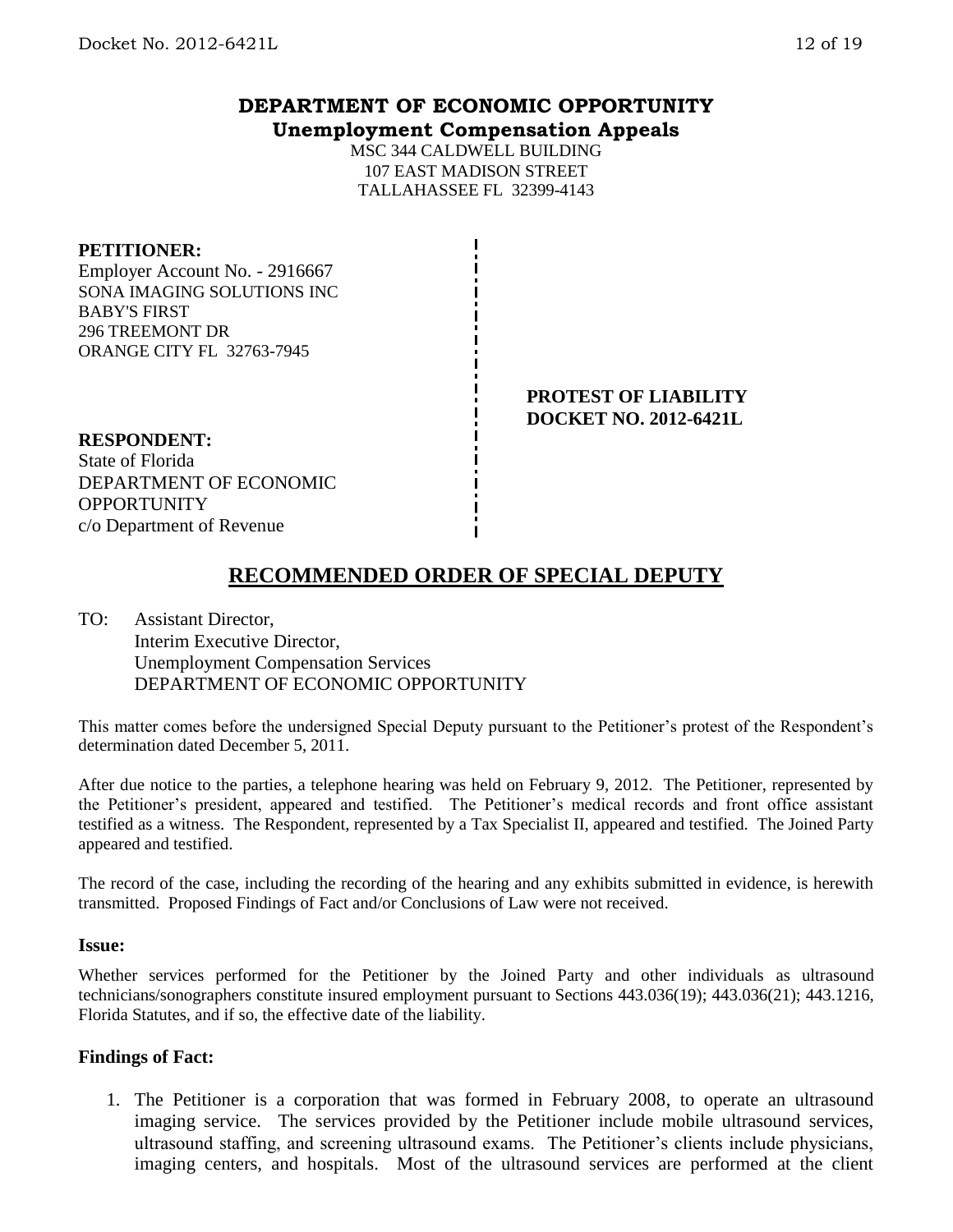locations. The Petitioner offers screening ultrasound exams and research support services at its business location.

- 2. The Petitioner's mobile ultrasound service provides sonographers, also referred to as ultrasound technicians, equipment, and supplies to clients. The clients pay a contracted amount to the Petitioner that includes rental of the equipment and supplies. The Petitioner's ultrasound staffing service provides sonographers to clients who have their own equipment and supplies.
- 3. The Petitioner considers some of the sonographers to be employees and some of the sonographers to be independent contractors. The Petitioner first hired a sonographer it considered an independent contractor on August 16, 2008. The sonographers classified as employees receive fringe benefits, such as health and disability insurance, and are covered under the Petitioner's medical malpractice and workers' compensation insurance. They are required to clock in and clock out on the Petitioner's online time management system, and are paid for actual time worked. The sonagraphers classified as independent contractors do not receive fringe benefits. They are required to carry their own medical malpractice insurance and are not covered under the Petitioner's workers' compensation insurance. The sonographers considered independent contractors are paid for a minimum of four hours for each assignment. They record their time on account log sheets submitted to the Petitioner at the end of the work day.
- 4. A license is not required to perform ultrasound exams. The sonographers hired by the Petitioner are required to have completed a certificate program or a degree program. Sonographers can obtain registry credentials with the American Registry for Diagnostic Medical Sonographers upon completing certain educational or work experience requirements and passing an exam. Some of the Petitioner's clients require registered sonographers, and, as of January 2012, registration is required for Medicare reimbursement for ultrasound services.
- 5. All contracts or arrangements for ultrasound services are made between the Petitioner and its clients. The Petitioner assigns accounts to sonographers based upon the requirements of the client and the skill level of the sonographer. The sonographers have the right to decline an assignment. The Petitioner and the client determine the days and times the services are to be performed. The sonographers may not alter the scheduled days or times. The Petitioner maintains an online scheduling system that the sonographers can check for any changes to their schedules. If a client makes a complaint about a sonographer, the Petitioner addresses the issue with the sonographer. If the problem is not corrected, the Petitioner issues a warning. After two warnings, the Petitioner may discontinue using the services of a sonographer it considers an independent contractor and may terminate a sonographer it considers an employee.
- 6. The Petitioner requires the sonographers to personally perform the work. If a sonographer is unable to service an account on the assigned date and time, the sonographer is required to notify the Petitioner at least two hours prior to the start of the scheduled shift so that the Petitioner can obtain coverage for the shift. All sonographers, including those considered to be independent contractors, are subject to the Petitioner's written policy on unexcused absences. More than four unexcused absences per calendar year may result in "suspension and/or termination of employment and/or contractor agreement."
- 7. The Petitioner requires the sonographers to adhere to the Petitioner's standards and protocols in performing their services. The sonographers are also required to abide by the specific policies and protocols of the office or facility in which they perform their services. The sonographers are required to complete a worksheet for each examination performed and a log sheet for each account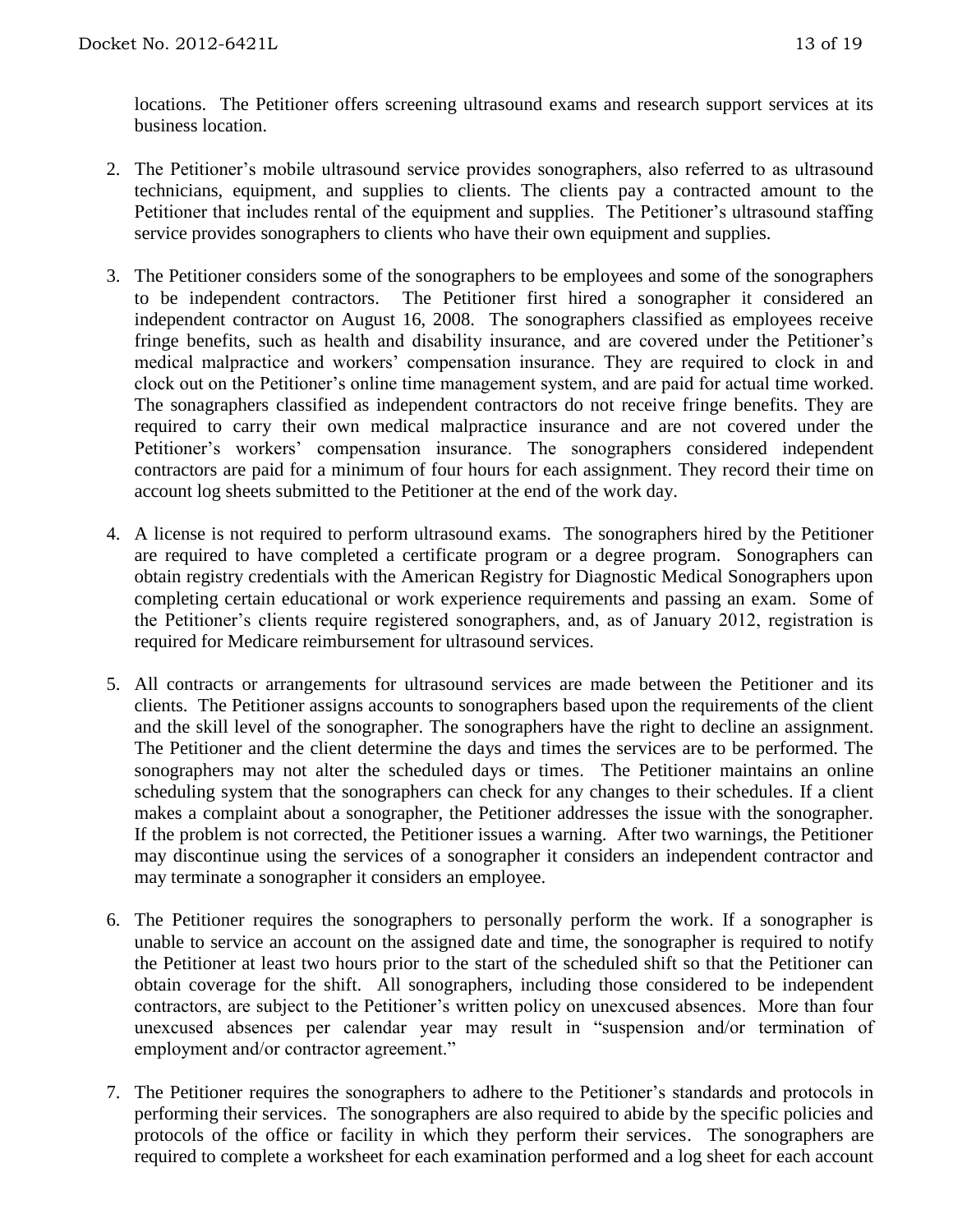serviced, which are to be submitted to the Petitioner's office at the end of each day. For mobile accounts, the sonographers are also required to upload images to the Petitioner's hosting software.

- 8. The Petitioner provides the equipment, gel, gloves, and other supplies needed for the mobile ultrasound services. The Petitioner maintains and insures the equipment. If a device such as a blood pressure cuff or Doppler is needed, and the sonographer does not have the device, the Petitioner provides one for the sonographer's use. For staffing services, the clients provide the necessary equipment and supplies. The Petitioner provides the sonagraphers with a badge with the Petitioner's name and the name of the sonographer. The sonographers use their own vehicles to travel to the client's office or facility. When the Joined Party began performing services for the Petitioner, the Petitioner reimbursed sonographers for mileage associated with travel to certain accounts at a rate of \$.405 per mile. The Petitioner later reduced the rate of reimbursement to \$.35 per mile and paid only for mileage in excess of 50 miles one-way.
- 9. On September 12, 2009, the Joined Party received and acknowledged an *Offer of Independent Contractor Employment* from the Petitioner. The offer states that "employment" will be on a per diem/as needed basis. The offer allows for acceptance or refusal of an assignment. The offer provides for payment at a rate of \$28 per hour, with a guarantee of four paid hours per shift, and a pay increase of \$1 per hour upon completion of certain registry credentials. The offer states that mileage associated with certain accounts will be reimbursed at a rate of \$.405 per mile.
- 10. On the same date, September 12, 2009, the Joined Party and the Petitioner entered into an *Independent Contractor Agreement.* The agreement identifies the Joined Party as an Independent Contractor. The agreement does not incorporate the offer or otherwise define the scope of work or compensation. With respect to the work to be performed, the agreement states only that the Independent Contractor is to be paid on a per assignment basis and that the Independent Contractor is responsible for invoicing the Petitioner on a bi-weekly basis.
- 11. The agreement provides that the Independent Contractor is responsible for the payment of all applicable taxes, unemployment "insurance," and worker's compensation insurance. The agreement provides that the Independent Contractor is not entitled to any fringe benefits. The agreement requires the Independent Contractor to maintain malpractice insurance coverage.
- 12. The agreement reserves to the Independent Contractor the right to perform ultrasound services for other companies, including the Petitioner's competitors. The agreement restricts the Independent Contractor, for a period of one year from the date of termination of the agreement, from obtaining employment of any type with any facility or office to which the Independent Contractor was assigned by Petitioner, or from calling on or soliciting any client of the Petitioner for whom the Independent Contractor provided services, became acquainted, or learned of during the term of the agreement.
- 13. The agreement provides that either party may terminate the agreement at any time for any reason. The agreement requires the Independent Contractor to give a 14-day advance written notice of termination.
- 14. The Joined Party completed an ultrasound certificate program, and had approximately five months of work experience as a sonographer before performing services for the Petitioner. The Petitioner provided some initial training to the Joined Party. The Petitioner's president accompanied the Joined Party to a particular account location for a period of one month to demonstrate the specific protocols the physician required.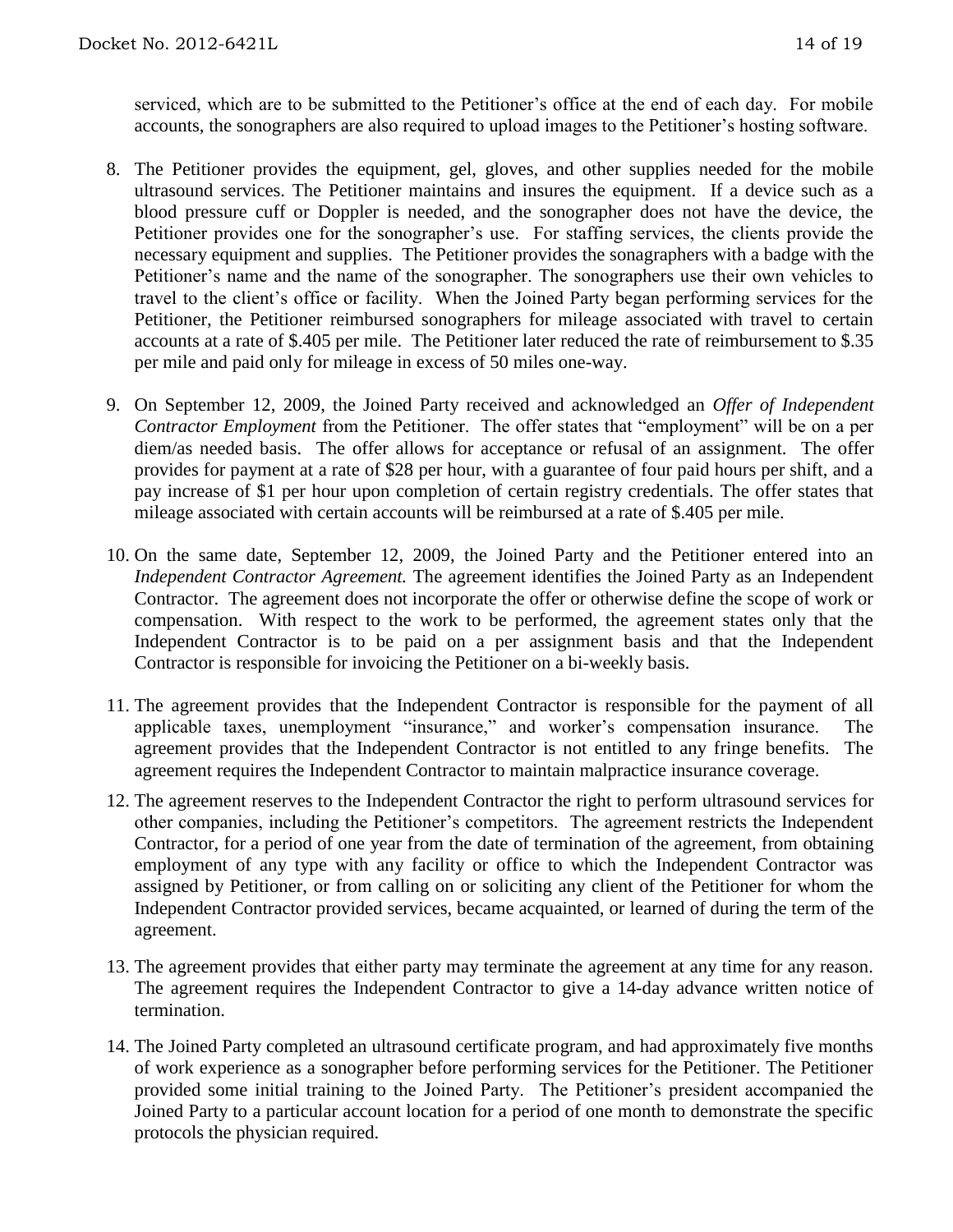- 15. In June 2011, the Petitioner reduced the Joined Party's hourly rate from \$28 to \$26 because the Joined Party failed to obtain certain registry credentials.
- 16. The Joined Party utilized the Petitioner's optional online time and mileage reimbursement system to report her hours and miles. The Petitioner did not withhold payroll taxes from the Joined Party's pay. The Petitioner did not provide any fringe benefits to the Joined Party such as health insurance, sick pay, or vacation pay. The Petitioner reported the Joined Party's earnings on a form 1099-MISC.
- 17. The Joined Party did not have her own business, occupational license, or business liability insurance. The Joined Party maintained medical malpractice insurance for the first year she performed services for the Petitioner. The Joined Party did not perform services for others while performing services for the Petitioner.
- 18. The Joined Party terminated the relationship, after giving two weeks written notice, due to the reduction in her hourly rate and the mileage reimbursement.
- 19. The Joined Party last worked for the Petitioner on August 10, 2011. The Joined Party filed a claim for unemployment compensation benefits effective August 14, 2011. When the Joined Party did not receive credit for her earnings with the Petitioner, a *Request for Reconsideration of Monetary Determination* was filed. An investigation was assigned to the Department of Revenue to determine if the Joined Party performed services for the Petitioner as an independent contractor or as an employee.
- 20. On November 28, 2011, the Department of Revenue issued a determination holding that the services performed by the Joined Party and other individuals as ultrasound technicians constitute insured employment retroactive to August 15, 2009. The Petitioner filed a timely protest.

### **Conclusions of Law:**

- 21. The issue in this case, whether services performed for the Petitioner constitute employment subject to the Florida Unemployment Compensation Law, is governed by Chapter 443, Florida Statutes. Section 443.1216(1)(a)2, Florida Statutes, provides that employment subject to the chapter includes service performed by individuals under the usual common law rules applicable in determining an employeremployee relationship.
- 22. The Supreme Court of the United States held that the term "usual common law rules" is to be used in a generic sense to mean the "standards developed by the courts through the years of adjudication." United States v. W.M. Webb, Inc., 397 U.S. 179 (1970).
- 23. The Supreme Court of Florida adopted and approved the tests in 1 Restatement of Law, Agency 2d Section 220 (1958), for use to determine if an employment relationship exists. See Cantor v. Cochran, 184 So.2d 173 (Fla. 1966); Miami Herald Publishing Co. v. Kendall, 88 So.2d 276 (Fla. 1956); Magarian v. Southern Fruit Distributors, 1 So.2d 858 (Fla. 1941); see also Kane Furniture Corp. v. R. Miranda, 506 So.2d 1061 (Fla. 2d DCA 1987).
- 24. Restatement of Law is a publication, prepared under the auspices of the American Law Institute, which explains the meaning of the law with regard to various court rulings. The Restatement sets forth a nonexclusive list of factors that are to be considered when judging whether a relationship is an employment relationship or an independent contractor relationship.
- 25. 1 Restatement of Law, Agency 2d Section 220 (1958) provides:
	- (1) A servant is a person employed to perform services for another and who, in the performance of the services, is subject to the other's control or right of control.
	- (2) The following matters of fact, among others, are to be considered: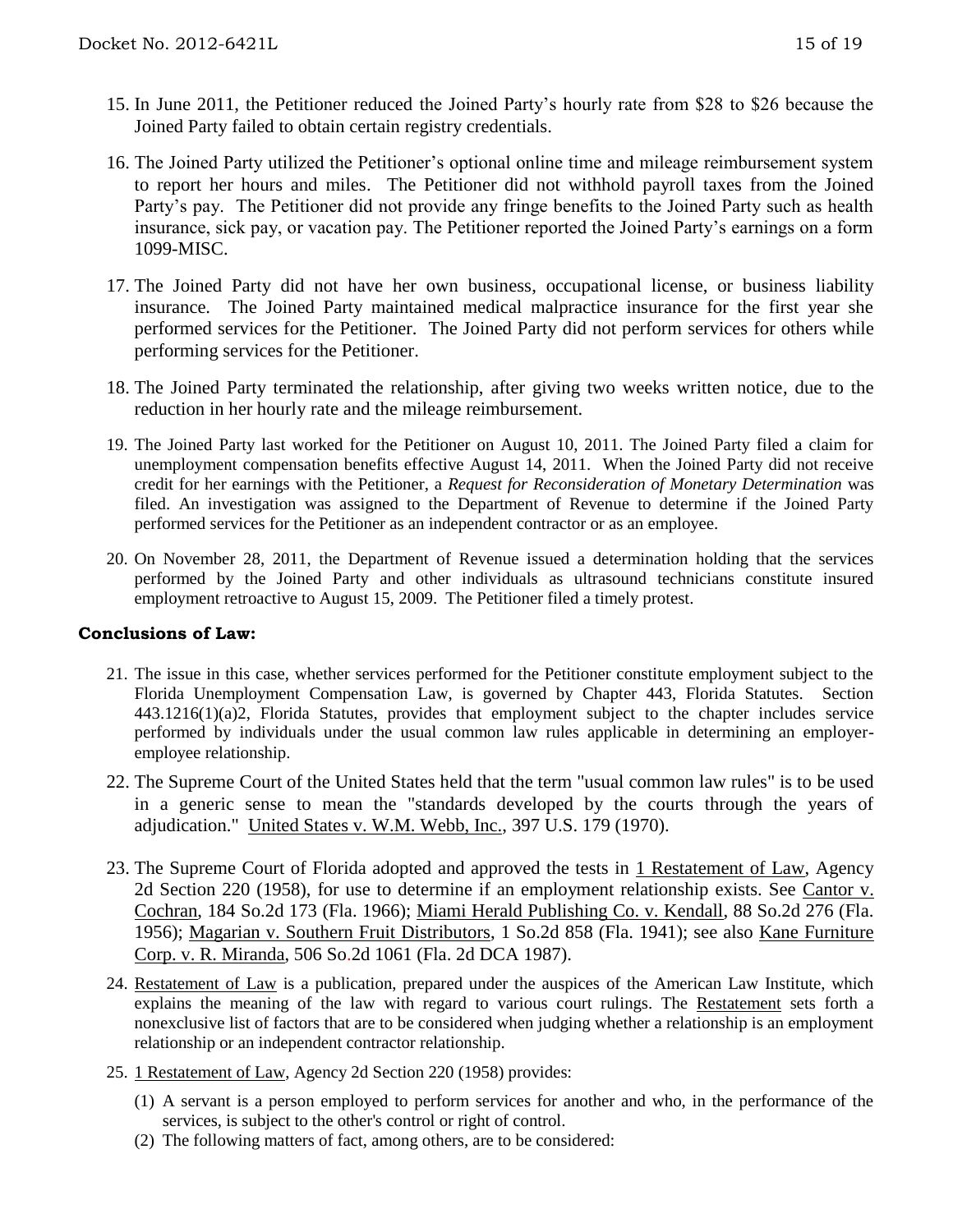- (a) the extent of control which, by the agreement, the business may exercise over the details of the work;
- (b) whether or not the one employed is engaged in a distinct occupation or business;
- (c) the kind of occupation, with reference to whether, in the locality, the work is usually done under the direction of the employer or by a specialist without supervision;
- (d) the skill required in the particular occupation;
- (e) whether the employer or the worker supplies the instrumentalities, tools, and the place of work for the person doing the work;
- (f) the length of time for which the person is employed;
- $(g)$  the method of payment, whether by the time or by the job;
- (h) whether or not the work is a part of the regular business of the employer;
- (i) whether or not the parties believe they are creating the relation of master and servant;
- (j) whether the principal is or is not in business.
- 26. Comments in the Restatement explain that the word "servant" does not exclusively connote manual labor, and the word "employee" has largely replaced "servant" in statutes dealing with various aspects of the working relationship between two parties.
- 27. In Department of Health and Rehabilitative Services v. Department of Labor & Employment Security, 472 So.2d 1284 (Fla. 1<sup>st</sup> DCA 1985) the court confirmed that the factors listed in the Restatement are the proper factors to be considered in determining whether an employer-employee relationship exists. However, in citing La Grande v. B&L Services, Inc., 432 So.2d 1364, 1366 (Fla. 1<sup>st</sup> DCA 1983), the court acknowledged that the question of whether a person is properly classified an employee or an independent contractor often cannot be answered by reference to "hard and fast" rules, but rather must be addressed on a case-by-case basis.
- 28. The written agreement between the parties states that the Joined Party is considered to be an Independent Contractor. A statement in an agreement that the existing relationship is that of an independent contractor is not dispositive of the issue. Lee v. American Family Assurance Company, 431 So.2d 249 (Fla. 1<sup>st</sup> DCA 1983). In Justice v. Belford Trucking Company, Inc., 272 So. 2d 131 (Fla. 1972), a case involving an independent contractor agreement that specified the worker was not to be considered an employee, the Florida Supreme Court commented, "while the obvious purpose to be accomplished by this document was to evince an independent contractor status, such status depends not on the statements of the parties but upon all the circumstances of their dealings with each other."
- 29. The work performed by the Joined Party required a high degree of knowledge and skill. Courts have noted the particular difficulty in determining the extent of control over the activities of a professional person or highly skilled worker. See Florida Gulf Coast Symphony, Inc. v. Department of Labor and Employment Security, 386 So.2d 259 (Fla. 2d DCA 1980); Kay v. General Cable Corp., 144 F.2d 653 (3d Cir. 1944); Carnes v. Industrial Commission, 73 Ariz. 264, 240 P.2d 536 (1952). The engaging party's control "must necessarily be more tenuous and general than the control over nonprofessional employees." James v. Commissioner, 25 T.C. 1296, 1301 (1056).
- 30. In this case, the Petitioner exercised a significant degree of control over the performance of the work. The Petitioner determined what work was performed and where the work was performed. Although the Joined Party could decline an assignment, the Petitioner set the hours for each shift assigned. The Joined Party was not free to arrange her own hours with an assigned account. The Petitioner controlled how the work was performed through its protocols, policies, reporting requirements, and training.
- 31. The Petitioner controlled the financial aspects of the relationship. The Petitioner determined the rate and method of payment. The Joined Party was paid by the hour, rather than by production or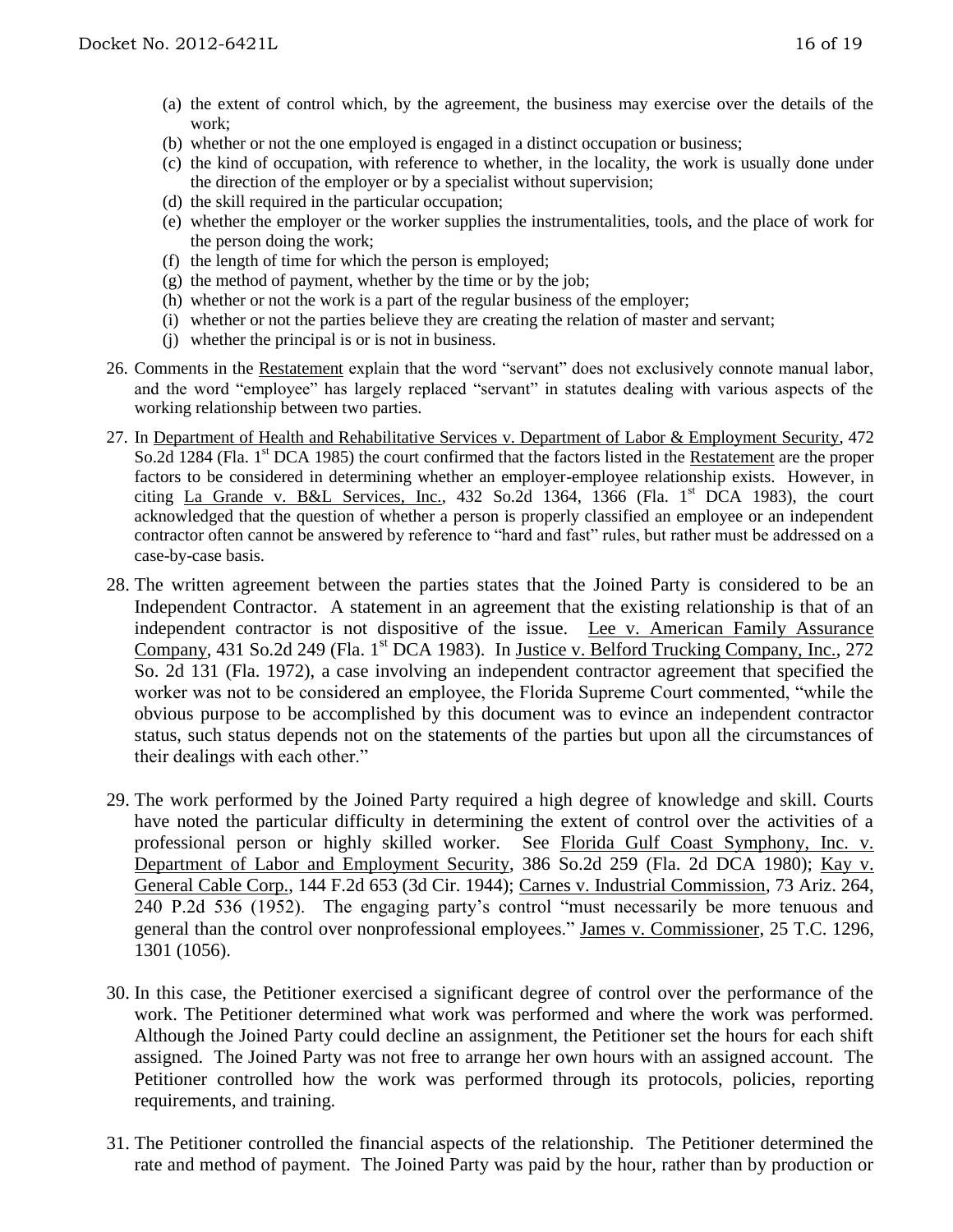by the job. The Joined Party was required to submit daily log sheets that were used to verify her hours. The fact that the Petitioner did not withhold payroll taxes from the Joined Party's pay does not, standing alone, establish an independent contractor relationship.

- 32. The Petitioner operates an ultrasound imaging service. The Joined Party performed services for the Petitioner as a sonographer. The work performed by the Joined Party was an integral and necessary part of the Petitioner's business. As the court stated in Hilldrup Transfer & Storage of New Smyrna Beach, Inc. v. Department of Labor and Employment Security, 447 So.2d 414 (Fla. 5th DCA 1984), "if the work performed in the relationship under consideration is a part of the principle's business, this factor indicates an employment status, even if the work requires a high level of skill to perform it."
- 33. The *Offer of Independent Contractor Employment* and the *Independent Contractor Agreement* are for indefinite rather than specified terms. The Joined Party worked for the Petitioner for approximately two years. The Petitioner had the right to terminate the agreement at any time for any reason without notice. These facts reveal the existence of an at-will relationship of relative permanence. In Cantor v. Cochran, 184 So.2d 173 (Fla. 1966), the court is quoting 1 Larson, Workmens' Compensation Law, Section 44.35, stated: "The power to fire is the power to control. The absolute right to terminate the relationship without liability is not consistent with the concept of independent contractor, under which the contractor should have the legal right to complete the project contracted for and to treat any attempt to prevent completion as a breach of contract."
- 34. In Adams v. Department of Labor and Security, 458 So.2d 1161 (Fla. 1st DCA 1984), the court determined the Department had the authority to make a determination applicable not only to the worker whose unemployment benefit application initiated the investigation, but to all similarly situated workers. It is concluded that the services performed for the Petitioner by the Joined Party and others as sonographers constitute insured work.
- 35. The determination in this case holds the Petitioner liable for payment of unemployment compensation taxes retroactive to August 15, 2009. However, the record shows the Petitioner employed a sonographer as early as August 16, 2008. Therefore, the correct retroactive date is August 16, 2008.

**Recommendation:** It is recommended that the determination dated December 5, 2011, be MODIFIED to reflect a retroactive date of August 16, 2008. As modified, it is recommended that the determination be AFFIRMED.

Respectfully submitted on April 16, 2012.



SUSAN WILLIAMS, Special Deputy Office of Appeals

A party aggrieved by the *Recommended Order* may file written exceptions to the Director at the address shown above within fifteen days of the mailing date of the *Recommended Order*. Any opposing party may file counter exceptions within ten days of the mailing of the original exceptions. A brief in opposition to counter exceptions may be filed within ten days of the mailing of the counter exceptions. Any party initiating such correspondence must send a copy of the correspondence to each party of record and indicate that copies were sent.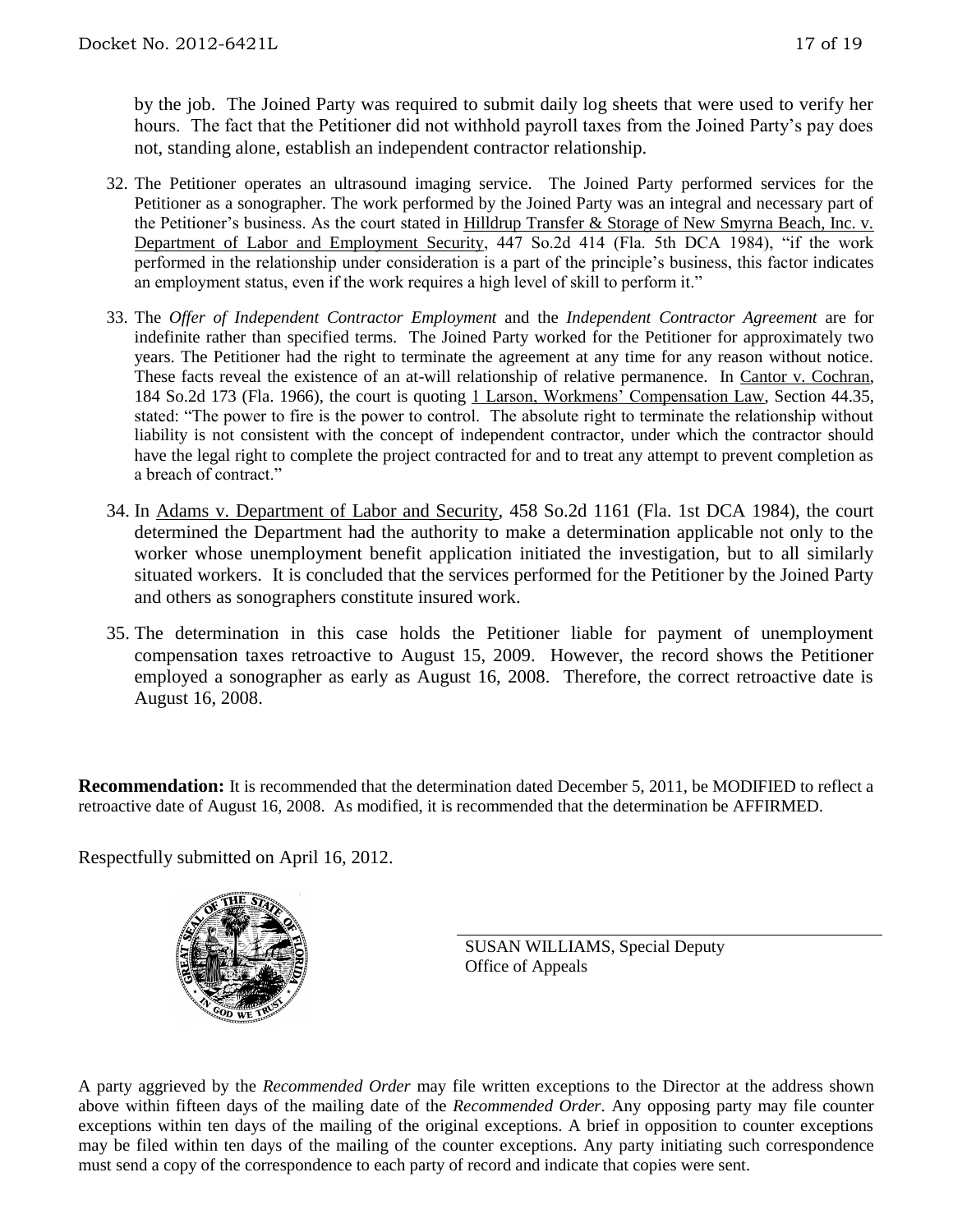Una parte que se vea perjudicada por la *Orden Recomendada* puede registrar excepciones por escrito al Director Designado en la dirección que aparece arriba dentro de quince días a partir de la fecha del envío por correo de la *Orden Recomendada*. Cualquier contraparte puede registrar contra-excepciones dentro de los diez días a partir de la fecha de envió por correo de las excepciones originales. Un sumario en oposición a contra-excepciones puede ser registrado dentro de los diez días a partir de la fecha de envío por correo de las contra-excepciones. Cualquier parte que dé inicio a tal correspondencia debe enviarle una copia de tal correspondencia a cada parte contenida en el registro y señalar que copias fueron remitidas.

Yon pati ke *Lòd Rekòmande* a afekte ka prezante de eksklizyon alekri bay Direktè Adjwen an lan adrès ki parèt anlè a lan yon peryòd kenz jou apati de dat ke *Lòd Rekòmande* a te poste a. Nenpòt pati ki fè opozisyon ka prezante objeksyon a eksklizyon yo lan yon peryòd dis jou apati de lè ke objeksyon a eksklizyon orijinal yo te poste. Yon dosye ki prezante ann opozisyon a objeksyon a eksklizyon yo, ka prezante lan yon peryòd dis jou apati de dat ke objeksyon a eksklizyon yo te poste. Nenpòt pati ki angaje yon korespondans konsa dwe voye yon kopi kourye a bay chak pati ki enplike lan dosye a e endike ke yo te voye kopi yo.

SHANEDRA Y. BARNES, Special Deputy Clerk

**Date Mailed: April 16, 2012**

Copies mailed to: Petitioner Respondent Joined Party